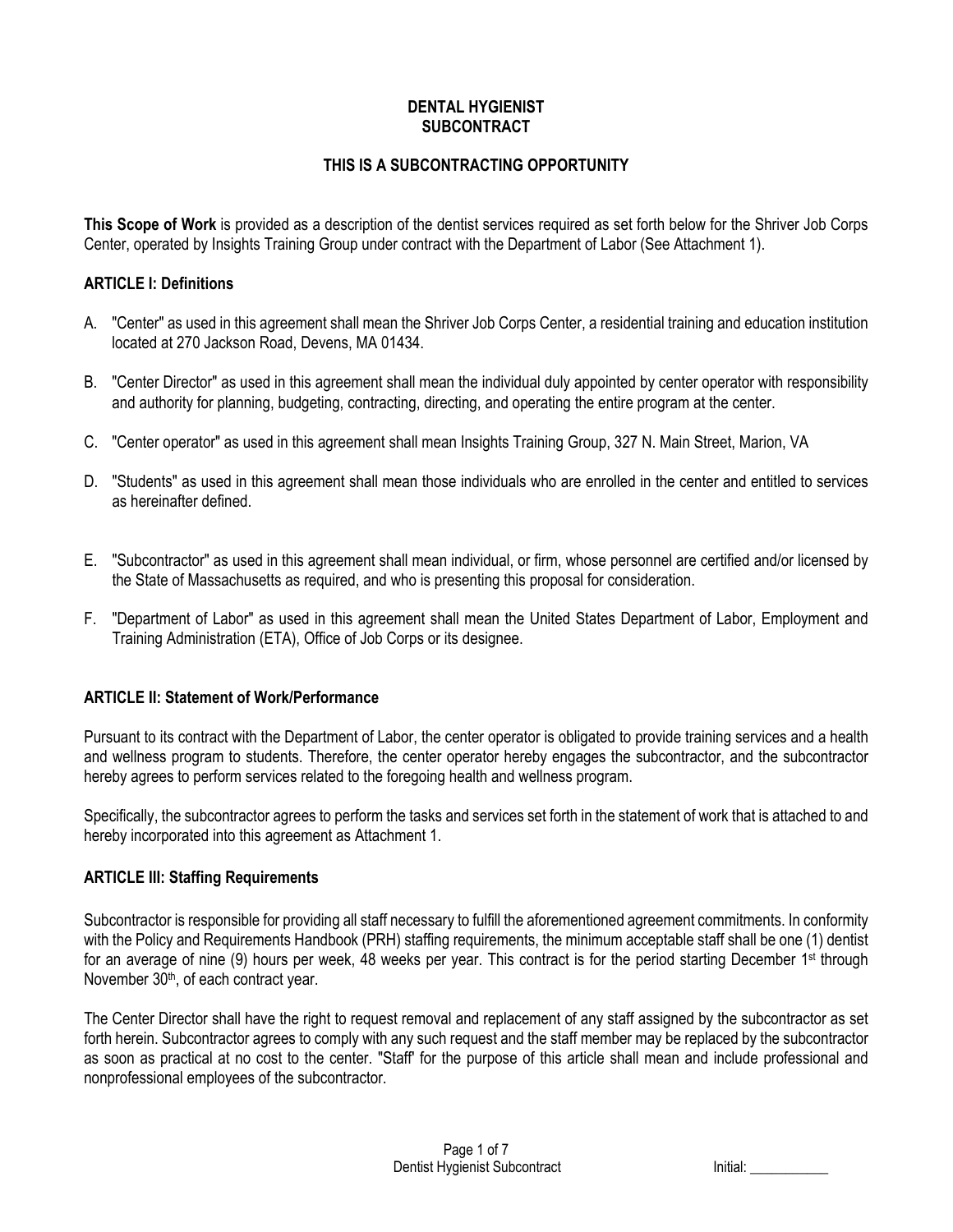The subcontractor shall identify one health professional to assume the responsibilities of the center dental assistant. In addition to the direct health services that shall be provided at the center, the center dental assistant shall assist the center dentist to oversee the development, implementation, and monitoring of the total center oral health and wellness program, which is subject to the approval of the Center Director.

# **ARTICLE IV: Period of Performance**

Standard facility contract year runs from December 1<sup>st</sup> to November 30<sup>th</sup> of the following year. The parties mutually agree that this agreement shall be in effect from the point when an award notification is provided to the subcontractor by the Center's Purchasing Agent. The agreement also includes the possibility of 12-month extensions as approved.

# **ARTICLE V: Compensation/Payment/Limitation**

# **A. Compensation**

Remuneration for services rendered will be proposed at a dollars-per-hour rate for:

SJCC 2021 CONTRACT YEAR (December 1, 2021 through November 30, 2022) or whatever the remaining balance of the contract year shall be. This also includes any continuation of services as approved with the inclusion of optional year extensions if any are available.

# **B. Payment**

Payment shall be made within thirty (30) days of receipt by the center operator of an acceptable invoice.

#### **ARTICLE VI: Indemnification and Insurance**

The subcontractor does hereby agree to indemnify and hold harmless the center; the center operator; the Department of Labor and their officers, agents, and employees from any claim, action, lawsuit or liability for injury or damage to any person or property arising out of performance of this agreement. The subcontractor is required to maintain a current professional liability policy with a limit of at least \$1,000,000 per claim, \$3,000,000 annual aggregate.

# **ARTICLE VII: Independent Contractor**

This agreement is not intended by the parties to constitute or create a joint venture, partnership, formal business organization of any kind, or employer/employee relationship between the parties, and the rights and obligations of all parties shall be only those expressly set forth herein. Neither party shall have authority to bind the other except to the extent authorized herein. The parties to this agreement shall remain as independent contractors at all times, and neither party shall act as the agent for the other.

Subcontractor shall secure and keep current, at its own expense, all licenses and other certifications required by law or otherwise necessary to fulfill the statement of work. Subcontractor shall be solely and exclusively liable to third parties for all costs incurred by the subcontractor and for all claims of damage against the subcontractor arising out of or based on subcontractor's performance of this agreement, and is responsible for maintaining proper insurance, at the subcontractor's sole expense, to cover any and all such contingencies. Subcontractor shall also assume full responsibility for payment of any and all federal, state, and local taxes or contributions imposed or required under unemployment insurance, social security, and income tax laws, with respect to subcontractor's performance under this agreement.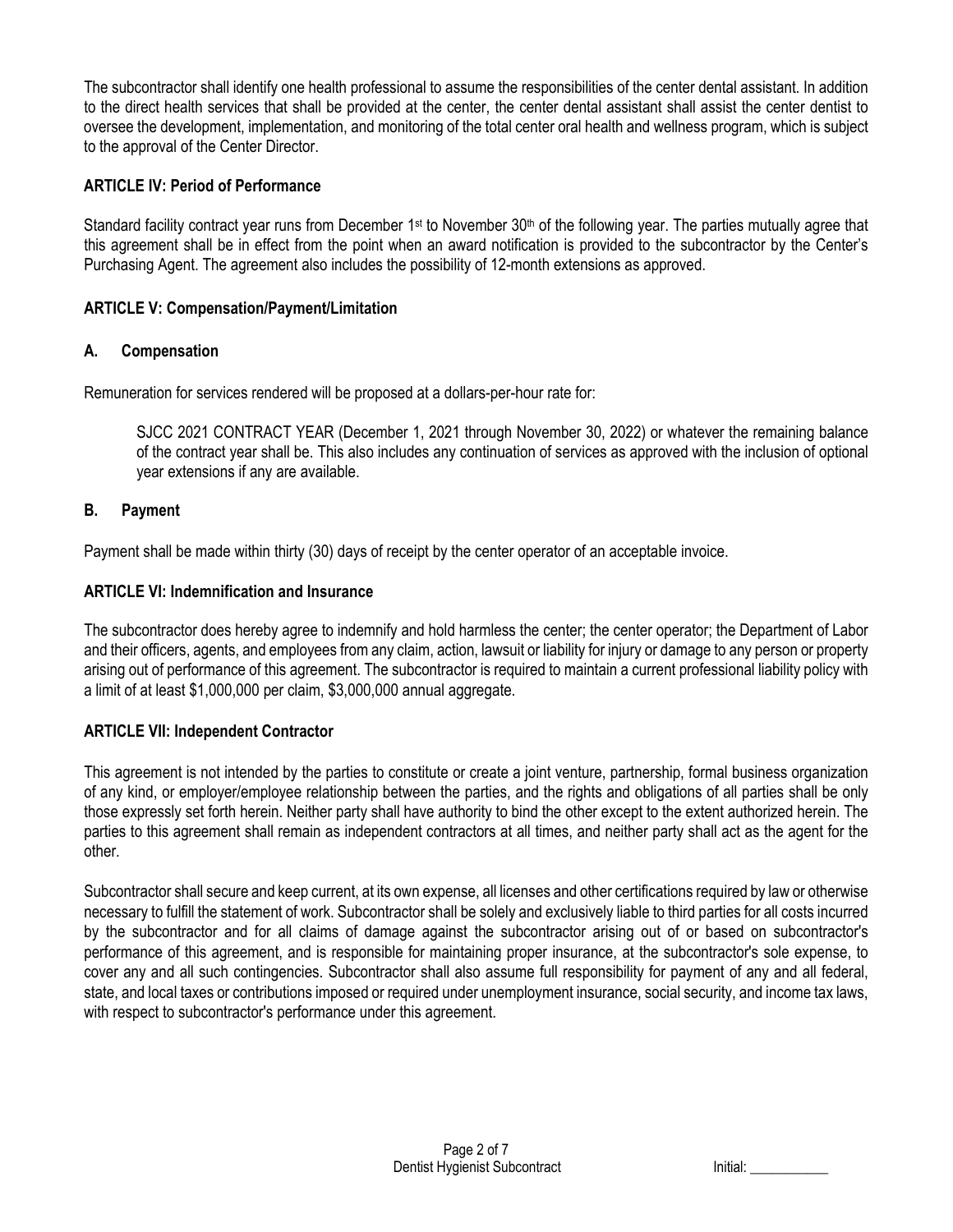#### **ARTICLE VIII: Termination of Agreement**

This agreement may be terminated by the center operator, or subcontractor upon thirty (30) days written notice. The notice shall be effective on the same date as duly posted in the United States mail, certified, addressed and postage paid. The notice shall be sent to the affected parties at:

| To the center:          | Shriver Job Corp Center<br>Attn: Center Director<br>270 Jackson Road<br>Devens, MA 01434 |
|-------------------------|------------------------------------------------------------------------------------------|
| To the center operator: | Insights Training Group, LLC<br>327 N. Main Street<br>Marion, VA 24354                   |
| To Subcontractor:       |                                                                                          |

The center operator also reserves the right to terminate this agreement, in whole or in part, with or without notice.

#### **ARTICLE IX: General Provisions**

The parties agree that the following provisions are applicable to this agreement:

- A. That the subcontractor agrees to perform its services in accordance with professional standards and policies, procedures, and guidelines as may be established, from time to time, by the Department of Labor and/or the center operator. The subcontractor further agrees and acknowledges that the Department of Labor and the center operator reserve the right to change, modify, alter, and revoke the said policies, procedures, and guidelines.
- B. That no services under this agreement shall be delegated or subcontracted without the express written permission of the center operator.
- C. That the center operator may at any time, by written order, make reasonable requests for amendments and additions, within the general scope of this agreement, in the definition of services and tasks to be performed, the time, and the place of performance thereof.
- D. That the subcontractor shall maintain confidential health records on each student. These records shall be maintained in accordance with all Department of Labor and Job Corps standards and shall be the property of the Department of Labor.
- E. That the subcontractor shall make no public statements with respect to this agreement or its work there under and shall issue no public statements or advertising or conduct research related thereto without the prior written approval of the Center Director and the Department of Labor.
- F. That the subcontractor shall provide the center operator with current copies of professional licenses and insurance certificates.
- G. That it is understood and agreed that the services provided by the subcontractor are subject to monitoring and review by the Department of Labor.

| Initial: |  |
|----------|--|
|          |  |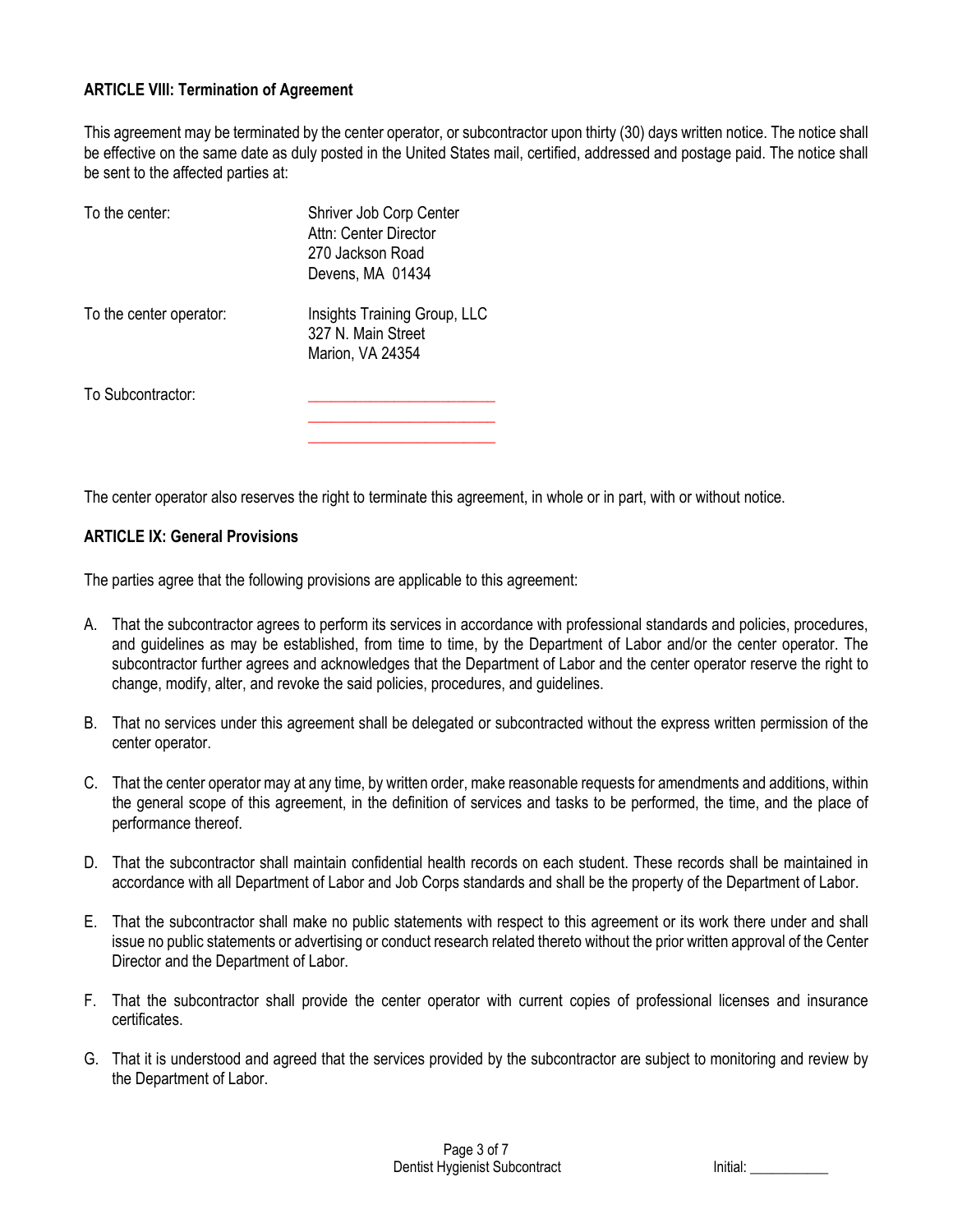- H. That this agreement is subject to the terms and conditions of the center operator's prime contract and certain provisions contained therein may be applicable to subcontractor. It is hereby understood and agreed that the provisions set forth in Attachment 2, if any, are hereby incorporated into this agreement by reference and shall have the same force and effect as though set out in full text herein.
- I. The agreement shall be construed and enforced in accordance with the laws of the state of Massachusetts.
- J. If any term or provision of this agreement is held to be illegal, invalid, void, and/or unenforceable, for any reason, such term or provision shall be fully severable; this agreement shall be construed and enforced as if such illegal, invalid, void, and/or unenforceable term or provision had never comprised a part of this agreement; and the remaining terms and provisions of this agreement shall remain in full force and effect.
- K. This agreement can only be modified in writing executed by each of the parties or their authorized agents.
- L. This writing is intended by the parties to be the final expression of their agreement and is a complete and exclusive statement of its terms, and all communications, negotiations, considerations, and representations, whether written or oral, between the parties with respect to the subject matter of this agreement are incorporated. Other than as specifically set forth in this agreement, no representations, understandings, and/or agreements have been made or relied upon in the making of this agreement.
- M. Evaluation of Award:

Insights Training Group, LLC anticipates the award of a single contract as a result of this solicitation to the responsible Offeror whose proposal is responsive to the solicitation and is determined to be the best value. Selection of the best value is determined through the process of evaluating strengths and weaknesses of each Offeror's proposal in accordance with the evaluation criteria stated herein.

In determining the best value, credentials are more important than past performance. Credentials and past performance combined are more important than cost. Insights Training Group LLC is more concerned with obtaining a proposal demonstrating superior credentialing and past performance than making an award at the lowest evaluated cost. Thus, the closer or more similar in merit that the Offeror's credentials and past performance are evaluated to be; the more likely the evaluated cost may be the determining factor in selection for award. However, Insights Training Group, LLC will not make an award at a premium in cost that it considers disproportionate to the benefits associated with the evaluated superiority of the offeror's credentials and past performance.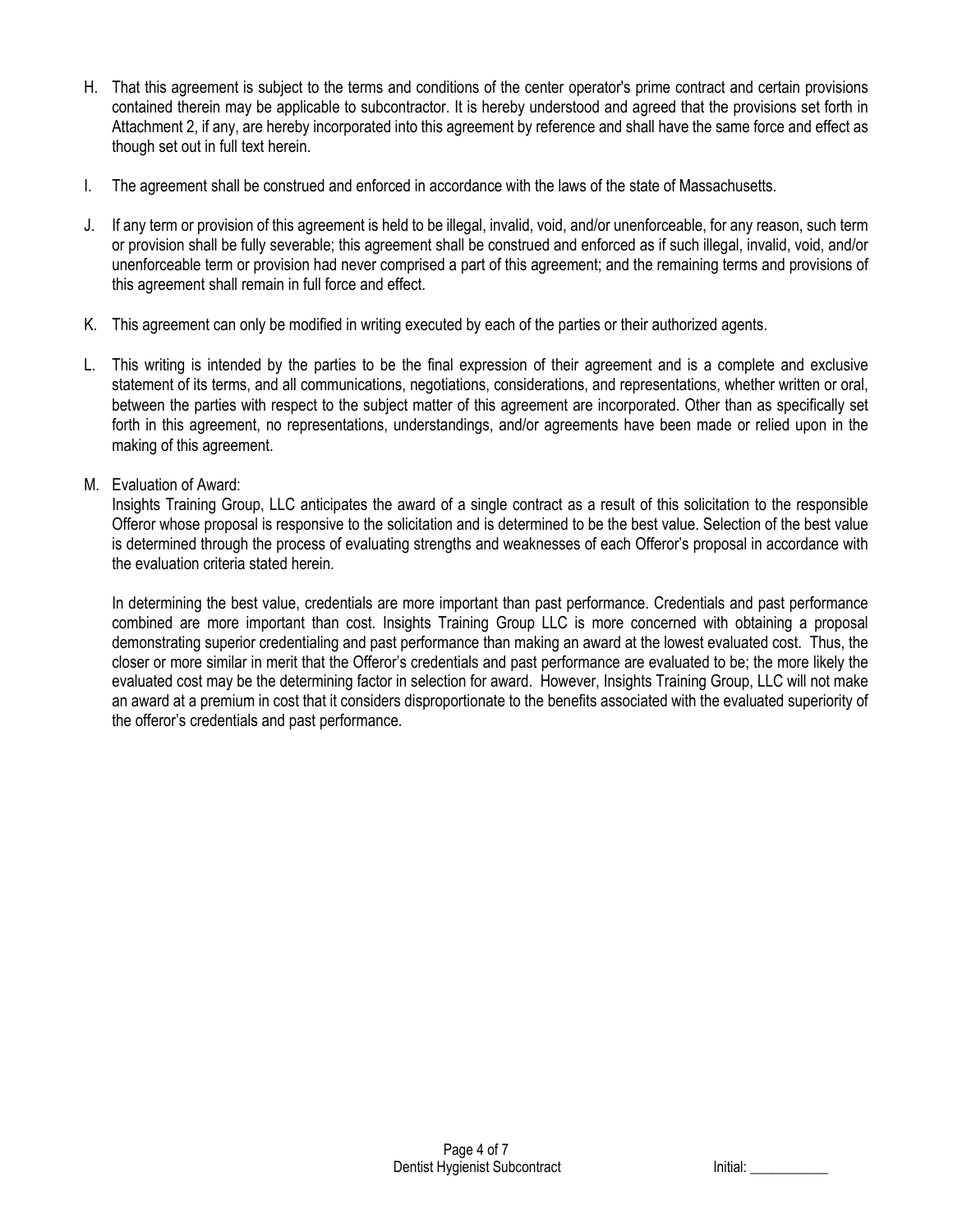# **DENTIST HYGIENTIST**

# **STATEMENT OF WORK**

(Oral Health Services)

Subcontractor shall provide adequate licensed personnel to perform dental services for students, including but not limited to:

- Providing a Dental readiness inspection within 14 days after the student's arrival at the center. Document this exam on the entrance physical exam form. Dentist may train and designate another health staff to complete these exams if needed.
- Elective oral exam including bitewing x-rays upon students request for follow up on dental readiness exam
- Providing a student with a written diagnosis and treatment plan. With opportunity to accept or decline services. If services are declined, student may at any time choose to have the elective work completed.
- Establishing treatment according to priority classification and within program constraints.
- Providing basic dental care, as defined by the Job Corps PRH.
- Providing oral health education.
- Establishing an appropriate referral system to ensure the receipt of specialty care as defined in the PRH and within budget constraints.
- Providing or arranging for 24-hour emergency coverage.
- Participating in the coordination and integration of the oral health program with the wellness components, center activities, and center-community activities.
- Maintaining the accuracy and confidentiality of all required oral health and wellness records when they are in the subcontractor's presence.
- Providing support to the students in acquiring the oral health-related skills, knowledge, and attitudes that will make them employable.
- Promoting opportunities for the students to practice the skills that will help make them employable.
- Developing and complying with Job Corps infection control policies and procedures.
- Reviewing and signing standing orders annually for dental care in accordance with the Technical Assistance Guide on Standing Orders.
- Enforcing appropriate student workplace behavior when students are in the dental office or waiting area.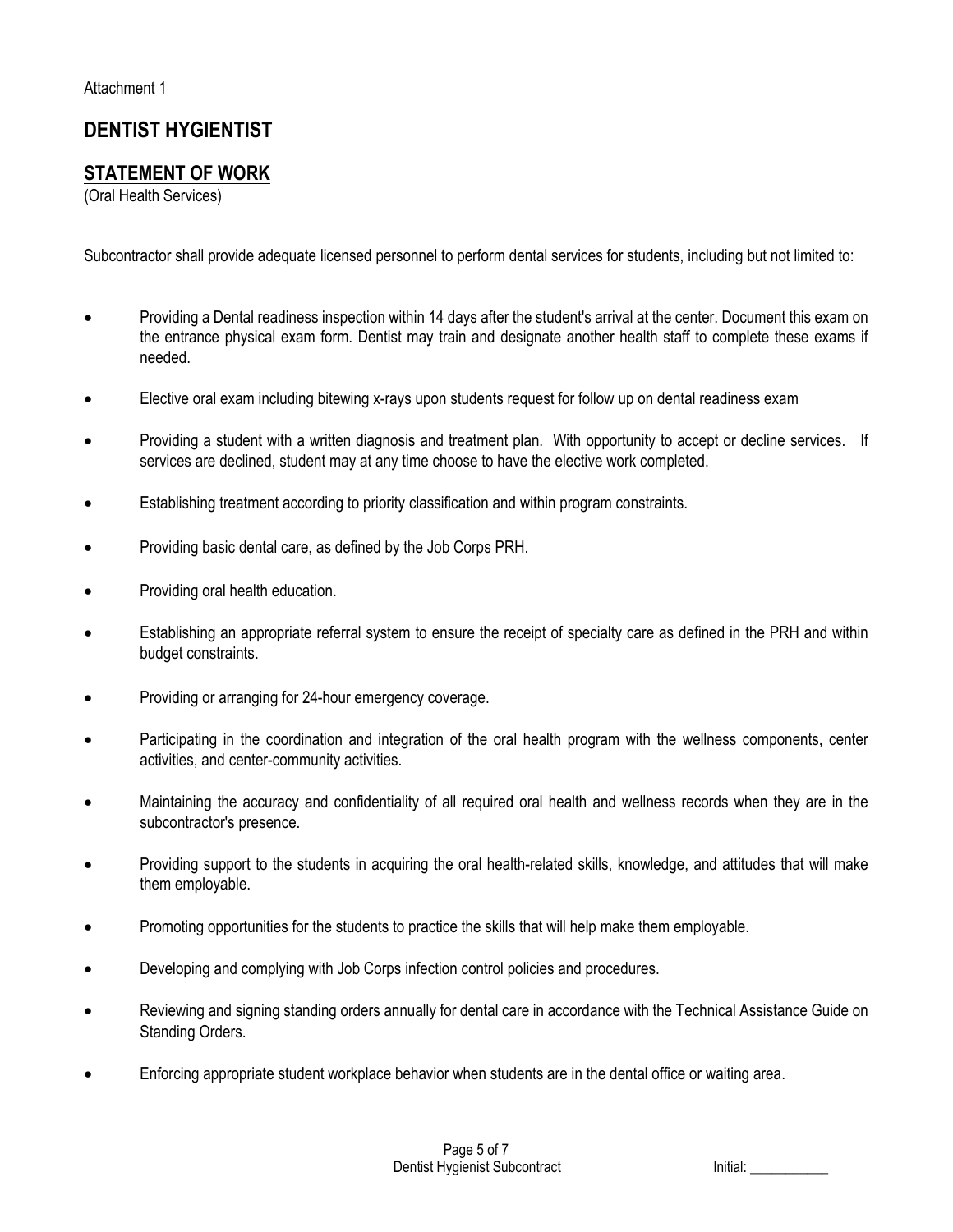- Arranging appropriate medical separations in conformity with the PRH.
- Collecting data and preparing reports as required by the Center Director and/or the Department of Labor.
- Advising/consulting as requested with the Center Director and center staff on oral health and dental programmatic issues.
- Cooperating with corporate and Regional Office center assessments.
- Ensuring that regular preventive maintenance is provided to the dental equipment.